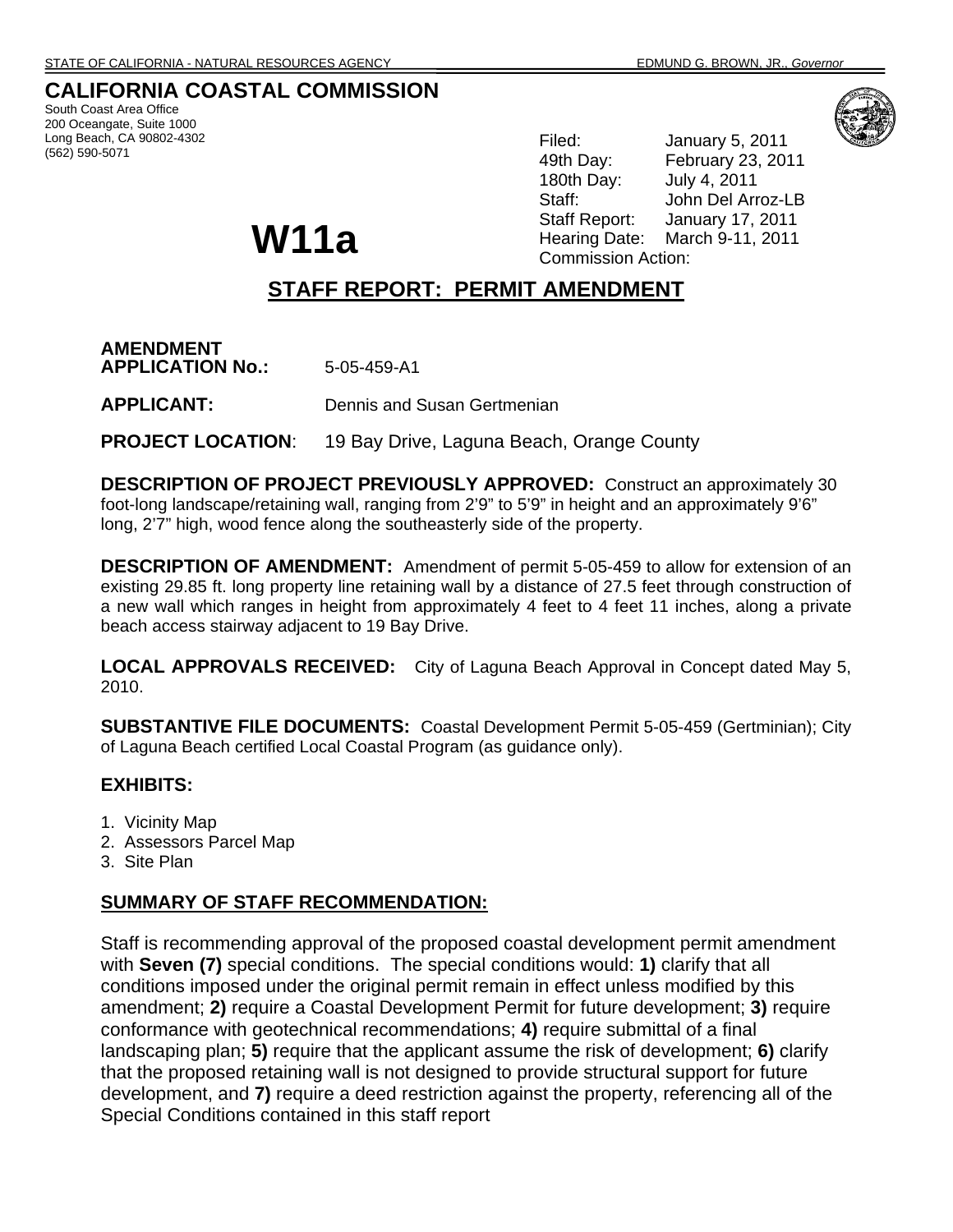## **PROCEDURAL NOTE**

The Commission's regulations provide for referral of permit amendment requests to the Commission if:

*1) The Executive Director determines that the proposed amendment is a material change,* 

*2) Objection is made to the Executive Director's determination of immateriality, or* 

*3) The proposed amendment affects conditions required for the purpose of protecting a coastal resource or coastal access.* 

If the applicant or objector so requests, the Commission shall make an independent determination as to whether the proposed amendment is material. 14 Cal. Admin. Code 13166. The Executive Director has determined that the proposed amendment is a material change to the development previously approved, therefore, pursuant to Section 13166 of the Commission's regulations, the Executive Director is referring this application to the Commission.

# **I. STAFF RECOMMENDATION:**

Staff recommends that the Commission adopt the following resolution:

**MOTION:** *I move that the Commission approve the proposed amendment to Coastal Development Permit No. 5-05-459 pursuant to the staff recommendation.* 

# **STAFF RECOMMENDATION OF APPROVAL:**

Staff recommends a **YES** vote. Passage of this motion will result in approval of the amendment as conditioned and adoption of the following resolution and findings. The motion passes only by affirmative vote of a majority of the Commissioners present.

## **RESOLUTION TO APPROVE A PERMIT AMENDMENT:**

The Commission hereby approves the coastal development permit amendment on the ground that the development as amended and subject to conditions, will be in conformity with the policies of Chapter 3 of the Coastal Act and will not prejudice the ability of the local government having jurisdiction over the area to prepare a Local Coastal Program conforming to the provisions of Chapter 3. Approval of the permit amendment complies with the California Environmental Quality Act because either 1) feasible mitigation measures and/or alternatives have been incorporated to substantially lessen any significant adverse effects of the amended development on the environment, or 2) there are no feasible mitigation measures or alternatives that would substantially lessen any significant adverse impacts of the amended development on the environment.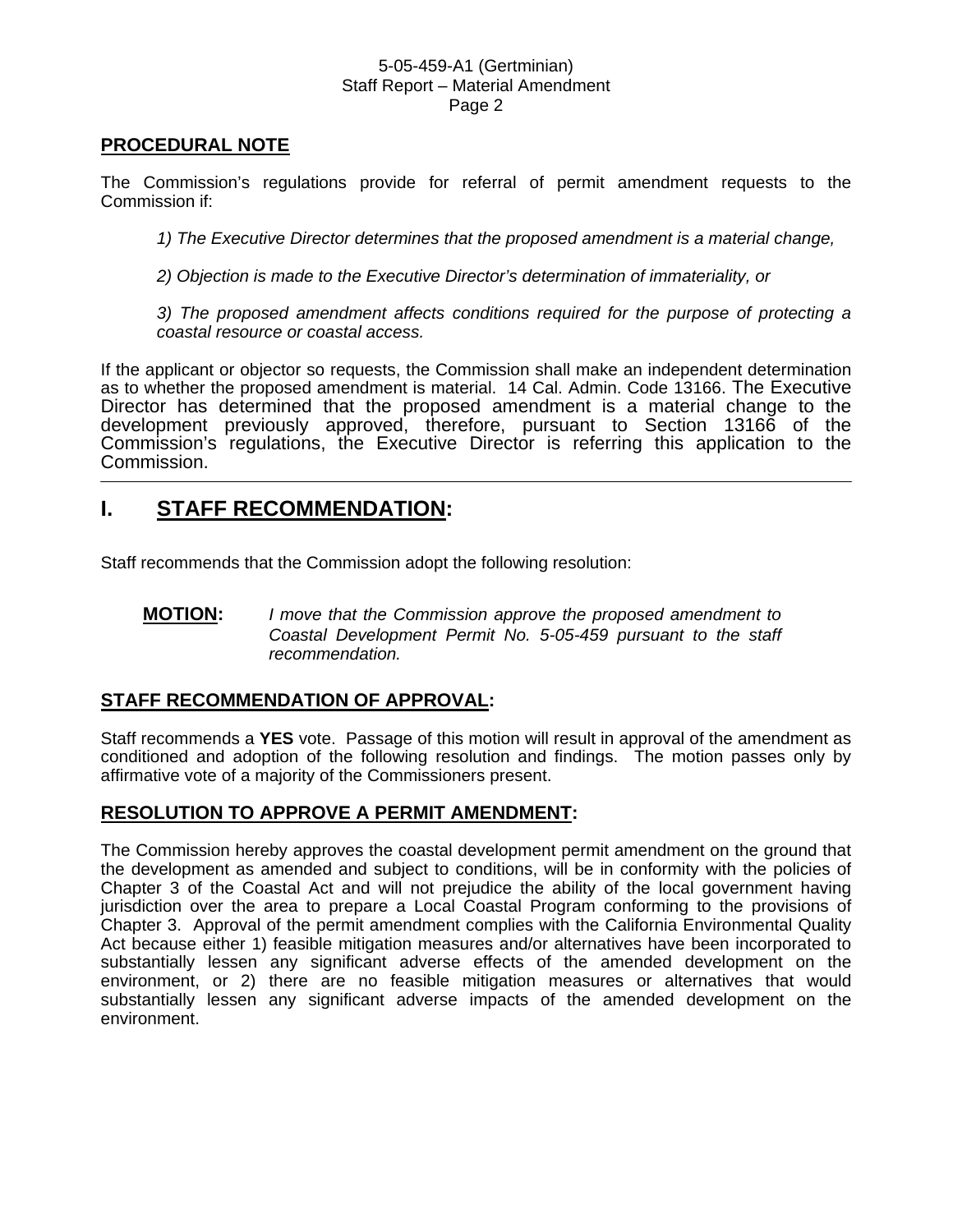# **II. STANDARD CONDITIONS**

- 1. Notice of Receipt and Acknowledgment. The permit is not valid and development shall not commence until a copy of the permit, signed by the permittee or authorized agent, acknowledging receipt of the permit and acceptance of the terms and conditions, is returned to the Commission office.
- 2. Expiration. If development has not commenced, the permit amendment will expire two years from the date this permit is voted on by the Commission. Development shall be pursued in a diligent manner and completed in a reasonable period of time. Application for extension of the permit must be made prior to the expiration date.
- 3. Interpretation. Any questions of intent or interpretation of any condition will be resolved by the Executive Director or the Commission.
- 4. Assignment. The permit may be assigned to any qualified person, provided assignee files with the Commission an affidavit accepting all terms and conditions of the permit.
- 5. Terms and Conditions Run with the Land. These terms and conditions shall be perpetual, and it is the intention of the Commission and the permittee to bind all future owners and possessors of the subject property to the terms and conditions.

# **III. SPECIAL CONDITIONS**

# **1. Conditions Imposed Under Original**

Unless specifically altered by this amendment, all regular and special conditions attached to Coastal Development Permit No. 5-05-459 remain in effect. If the specifications of any plans approved to comply with permit 5-05-459 are inconsistent with either the project description submitted with this amendment or the conditions imposed by this amendment, the applicant shall submit new plans to the Commission, for the review and approval of the Executive Director, that are consistent with the terms and conditions of this permit as modified by this amendment 5-05-459 A1.

# **2. Future Development**

This permit amendment is only for the development described in Coastal Development Permit amendment No. 5-05-459-A1. Pursuant to Title 14 California Code of Regulations Section 13250(b) (6), the exemptions otherwise provided in Public Resources Code Section 30610(a) shall not apply to the development governed by Coastal Development Permit Amendment No. 5-05-459-A1. Accordingly, any future improvements to the development authorized by this permit, including but not limited to repair and maintenance identified as requiring a permit in Public Resources Section 30610(d) and Title 14 California Code of Regulations Sections 13252(a)-(b), shall require an amendment to Permit No. 5- 05-459 from the Commission or shall require an additional coastal development permit from the Commission or from the applicable certified local government.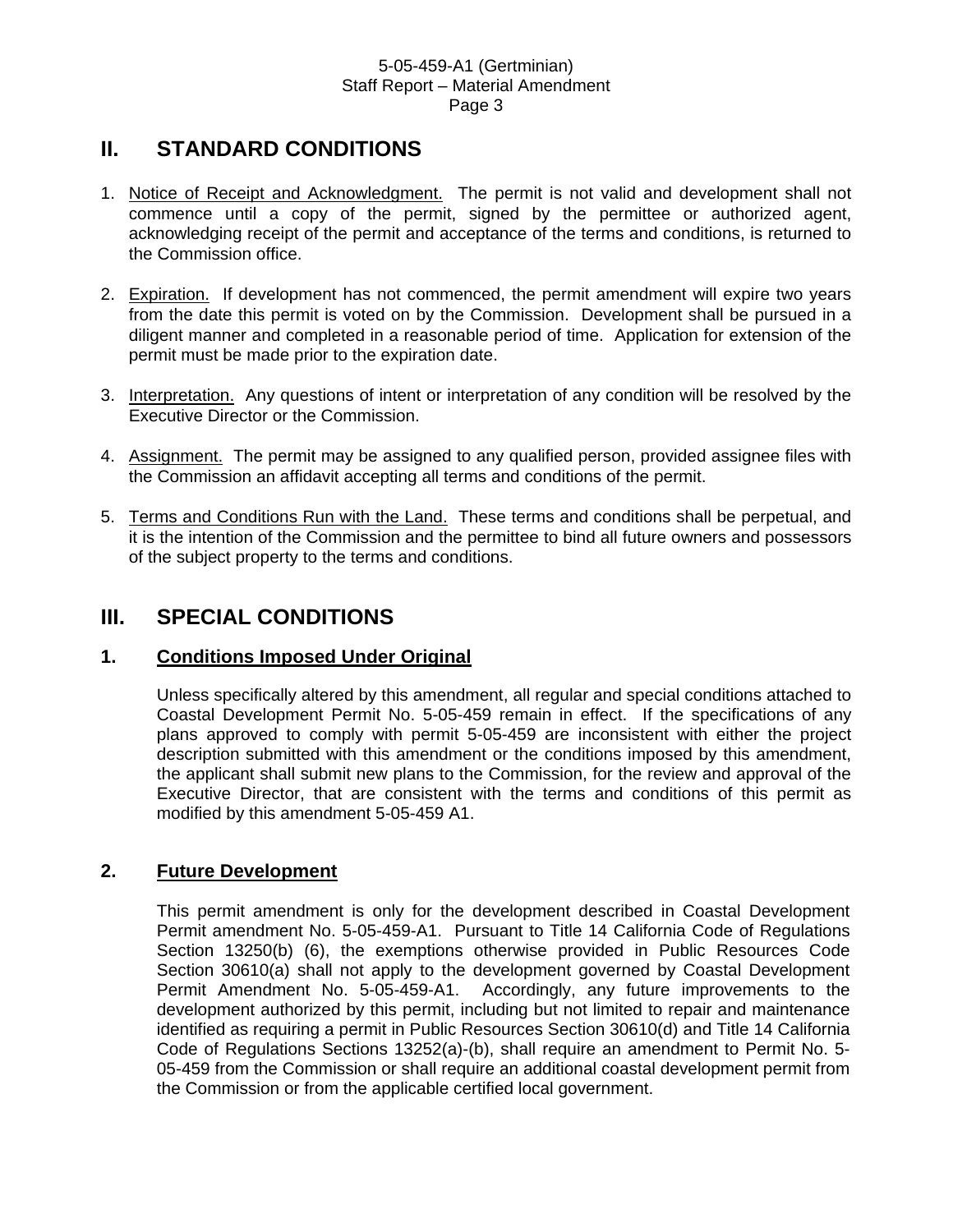## **3. Conformance with Geotechnical Recommendations**

- A. All final design and construction plans shall be consistent with all recommendations contained in the following geologic engineering investigations: Geotechnical Recommendations For Proposed Retaining Wall, prepared by Geofirm, dated 3/22/10; Structural Report, prepared by Structures, Inc., dated 3/19/10.
- B. **PRIOR TO ISSUANCE OF THE COASTAL DEVELOPMENT PERMIT AMENDMENT**, the applicant shall submit, for the Executive Director's review and approval, evidence that an appropriately licensed professional has reviewed and approved all final design and construction plans and certified that each of those final plans is consistent with all the recommendations specified in the above-referenced geologic engineering report.
- C. The permittee shall undertake development in accordance with the approved final plans. Any proposed changes to the approved final plans shall be reported to the Executive Director. No changes to the approved final plans shall occur without a Commission amendment unless the Executive Director determines that no amendment is required

## **4. Final Landscape Plan**

- A. **PRIOR TO ISSUANCE OF THE COASTAL DEVELOPMENT PERMIT AMENDMENT**, the applicant shall submit, in a form and content acceptable to the Executive Director, two (2) full size sets of landscaping plans prepared by an appropriately qualified professional which demonstrates the following:
	- (1) The plan shall demonstrate that:
		- (a) All planting shall provide 90 percent coverage within 90 days and shall be repeated if necessary to provide such coverage;
		- (b) All plantings shall be maintained in good growing condition throughout the life of the project, and whenever necessary, shall be replaced with new plant materials to ensure continued compliance with the landscape plan;
		- (c) Landscaped areas within the development footprint not occupied by hardscape shall be planted and maintained for slope stability and erosion control. To minimize the need for irrigation and minimize encroachment of non-native plant species into adjacent or nearby native plant areas, all landscaping within the development footprint shall consist of native and/or drought tolerant non-invasive plant species. No plant species listed as problematic and/or invasive by the California Native Plant Society, the California Exotic Pest Plant Council, or as may be identified from time to time by the State of California shall be employed or allowed to naturalize or persist within the development footprint. No plant species listed as a 'noxious weed' by the State of California or the U.S. Federal Government shall be utilized within the development footprint. Any existing landscaping within the development footprint that doesn't meet the above requirements shall be removed.
		- (d) No permanent irrigation system shall be allowed within the development footprint. Any existing in-ground irrigation systems within the development footprint shall be disconnected and capped. Temporary above ground irrigation to allow the establishment of the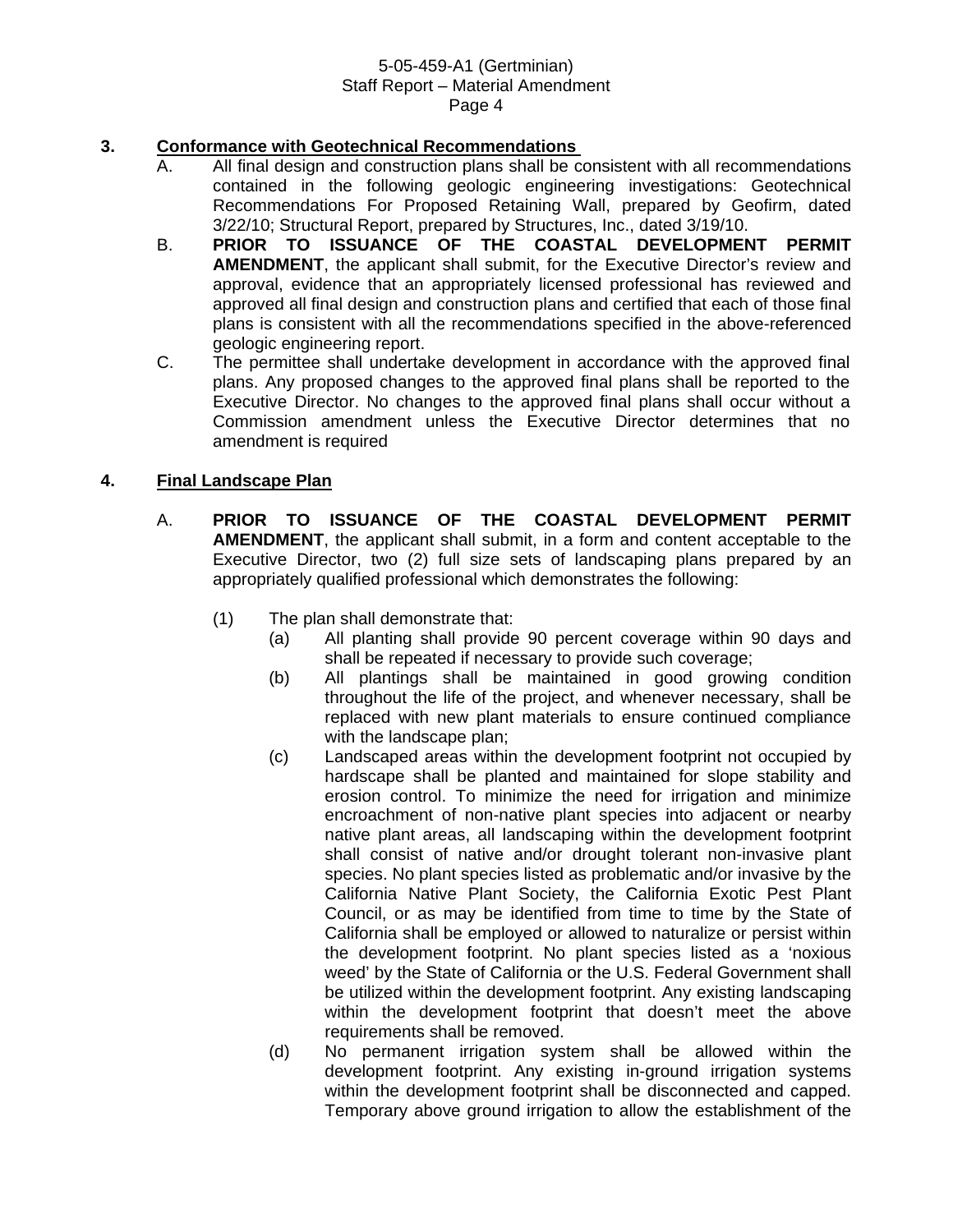plantings is allowed within the development footprint. The landscaping plan shall show all the existing vegetation and any existing irrigation system (which shall be removed) within the development footprint.

- (2) The plan shall include, at a minimum, the following components:
	- (a) A map showing the type, size, and location of all plant materials that will be within the development footprint, any temporary irrigation system, topography of the developed site, and all other landscape features, and
	- (b) A schedule for installation of plants.
- B. The permittee shall undertake development in accordance with the approved plan. Any proposed changes to the approved final plan shall be reported to the Executive Director. No changes to the approved final plans shall occur without a Commission amendment to this coastal development permit unless the Executive Director determines that no amendment is required.

## **5. Assumption of Risk, Waiver of Liability and Indemnity**

By acceptance of this permit, the applicant acknowledges and agrees (i) that the site may be subject to hazards from erosion, landslide and earth movement; (ii) to assume the risks to the applicant and the property that is the subject of this permit of injury and damage from such hazards in connection with this permitted development; (iii) to unconditionally waive any claim of damage or liability against the Commission, its officers, agents, and employees for injury or damage from such hazards; and (iv) to indemnify and hold harmless the Commission, its officers, agents, and employees with respect to the Commission's approval of the project against any and all liability, claims, demands, damages, costs (including costs and fees incurred in defense of such claims), expenses, and amounts paid in settlement arising from any injury or damage due to such hazards.

## **6. Future Stability of Subject Site**

By acceptance of this permit, the applicant acknowledges and agrees that the proposed retaining wall is not designed as structural support for future development on the subject site. Any determinations regarding the safety or stability of future development on the subject site shall not rely on the proposed wall.

## **7. Generic Deed Restriction**

**PRIOR TO ISSUANCE OF THIS COASTAL DEVELOPMENT PERMIT AMENDMENT** (5- 05-459-A1), the applicant shall submit to the Executive Director for review and approval documentation demonstrating that the applicant has executed and recorded against the parcel(s) governed by this permit amendment a deed restriction, in a form and content acceptable to the Executive Director: (1) indicating that, pursuant to this permit amendment, the California Coastal Commission has authorized development on the subject property, subject to terms and conditions that restrict the use and enjoyment of that property; and (2) imposing the Special Conditions of this permit amendment, as covenants, conditions and restrictions on the use and enjoyment of the Property. The deed restriction shall include a legal description of the entire parcel or parcels governed by this permit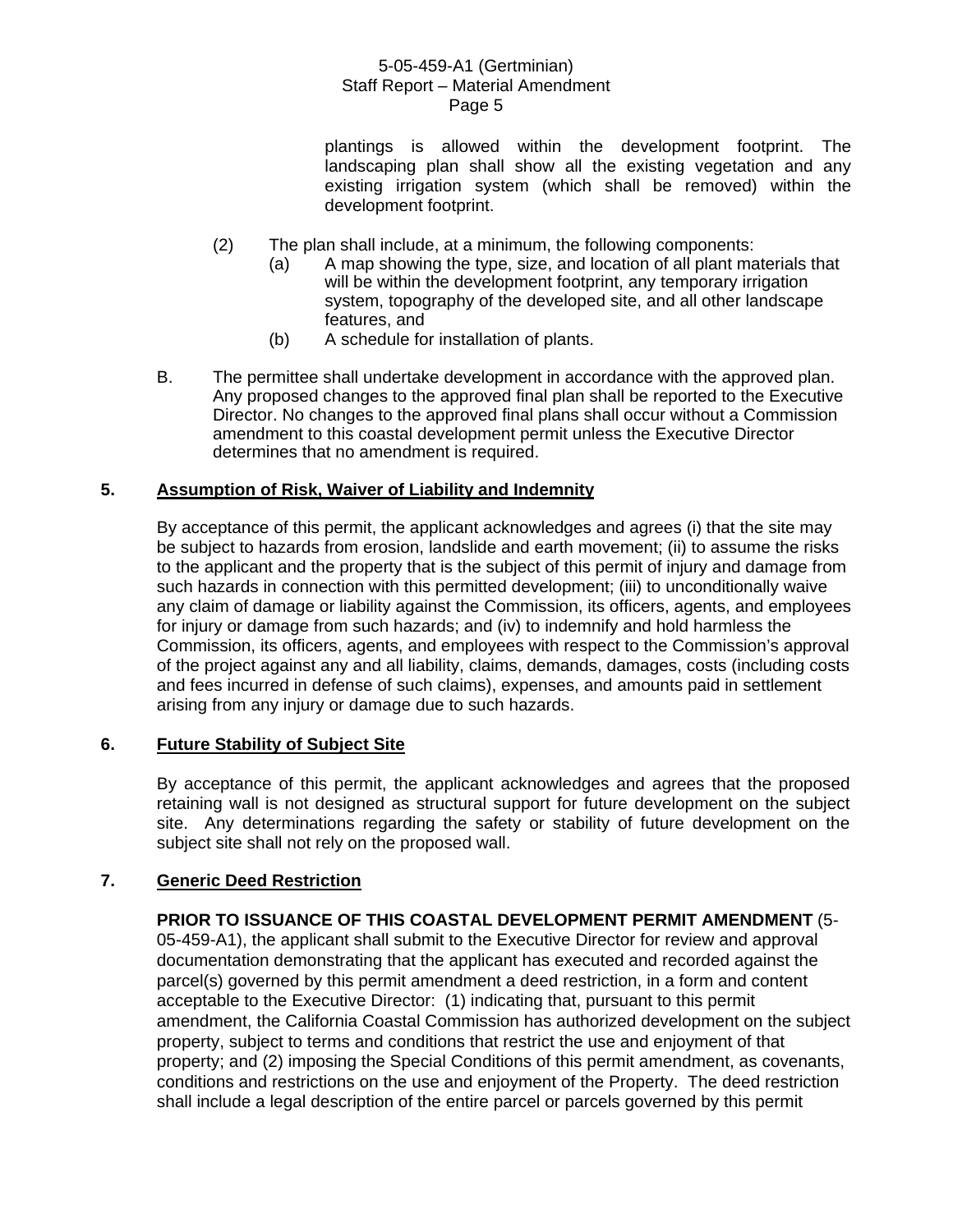amendment. The deed restriction shall also indicate that, in the event of an extinguishment or termination of the deed restriction for any reason, the terms and conditions of this permit amendment, shall continue to restrict the use and enjoyment of the subject property so long as either this permit or the development it authorizes, or any part, modification, or amendment thereof, remains in existence on or with respect to the subject property.

# **IV. FINDINGS AND DECLARATIONS**

The Commission hereby finds and declares:

# **A. Previously Approved Project and Description of Proposed Amendment**

The subject site is an oceanfront bluff top lot, located at 19 Bay Drive, Laguna Beach (Three Arch Bay), Orange County. The lot slopes gently seaward between the road and the bluff edge, and then slopes to the sandy beach below. A one-story single-family residence and attached garage occupies the pad portion of the 10,629 square-foot lot. The land use designation for this lot is Village Low Density and adjacent lots are also developed with single-family residences (Exhibit #2). Although the Local Coastal Program for Laguna Beach has been certified by the Commission, certification of the Three Arch Bay area was deferred due to the locked nature of the community. The proposed project is located within a deferred certification area, and is located within 50 feet of a coastal bluff; therefore the project requires a coastal development permit from the Coastal Commission. At the southeastern property line of 19 Bay Drive there is a private stairway which provides beach access from Bay Drive. The Three Arch Bay Association has stated that the stairway was originally constructed in the early 1950's.

Coastal Development Permit 5-05-459 authorized the installation of an approximately 30 foot-long garden/retaining wall, ranging from 2'9" to 5'9" in height and an approximately 9'6" long, 2'7" high, wood fence along the southeasterly property line, adjacent to the beach access path. The purpose of the project was to control erosion problems caused by the change in topography between the subject lot and the adjacent beach access way. The wall and fence are oriented approximately perpendicular to the bluff edge, along the southeastern property line of the subject property, and extend no further seaward than the seaward face of the existing residence. Additionally authorized was removal of ivy and replacement with prostrate rosemary, minor excavation for construction and limited backfill for the wall. Prior to the approval of CDP 5-05-459, the applicant indicated that they may desire to extend the garden wall by a total of 20 feet along the property line. The Commission found that the extension had the potential to pose additional impacts to coastal resources, and imposed a condition requiring an amendment or additional permit for any future development on site.

In October, 2005 the Three Arch Bay Association began work on reconstruction of the access stairway with a City of Laguna Beach building permit, but without obtaining a Coastal Development Permit. After the Commission requested work to be stopped, the Three Arch Bay Association applied for a Coastal Development Permit, and on August 8, 2007 the Commission approved the above reconstruction of the accessway. The applicant has stated that the reconstruction of the stairway resulted in grading which reduced the elevation of the beach access pathway and reducing the support for the slope on the southeastern corner of the property. The applicant has stated that the extension of the existing southeastern property line wall is necessary to prevent sloughage from the slope from covering the beach access path.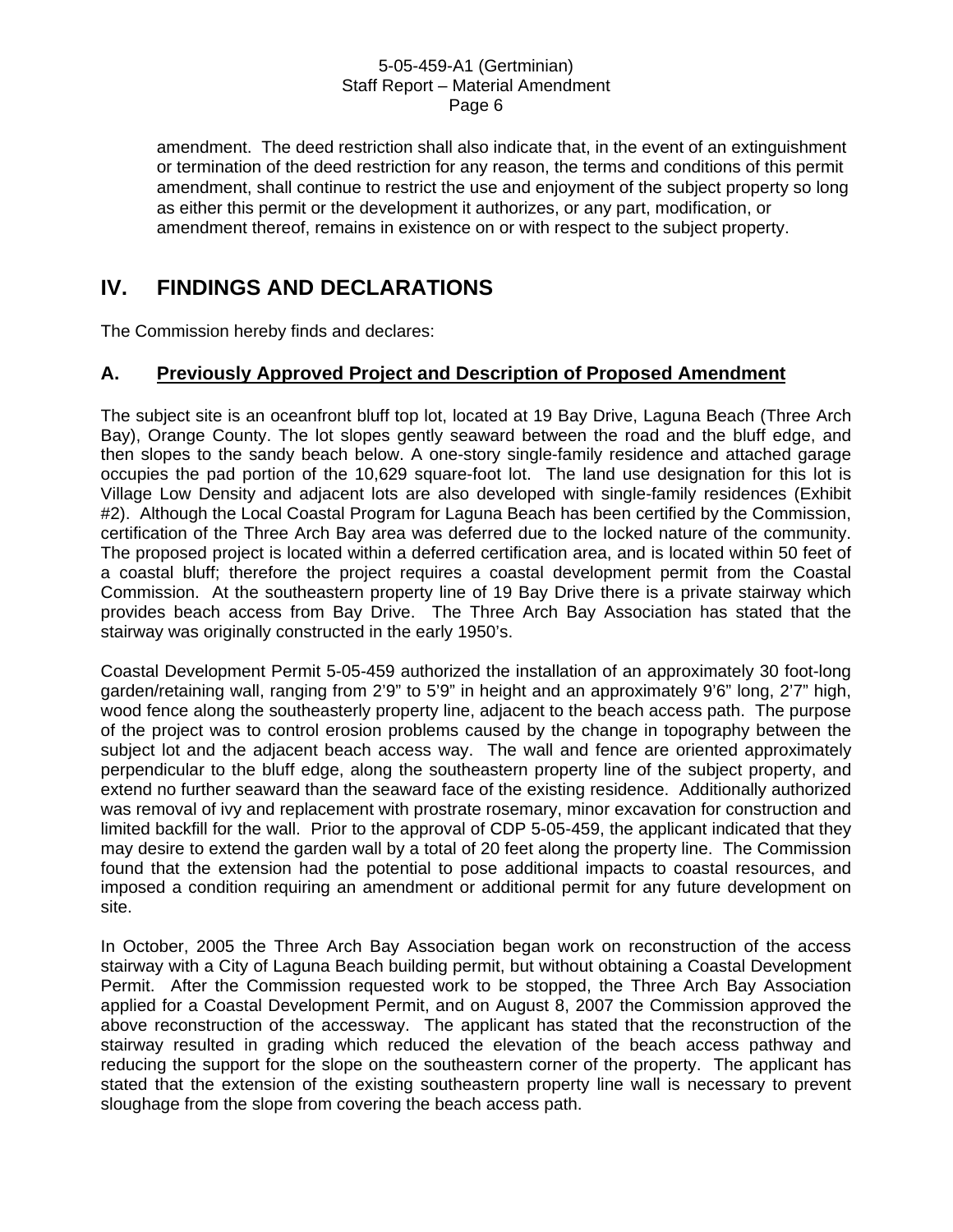The applicant proposes to extend the existing 29.85 ft.-long property line retaining wall by a distance of 27.5 feet through construction of a new wall which ranges in height from approximately 4 feet to 4 feet 11 inches. The proposed wall would extend from the end of the previously approved wall to the edge of the slope, and be constructed of concrete patterned and colored to appear as natural rock. Minor grading is proposed, consisting of excavation for installation of the wall, backfill of sediments behind the proposed wall, and 0.5 cubic yards of cut to create a more gradual slope. The applicant proposes the removal of existing invasive ivy, iceplant, and pampas grass, and their replacement with native, drought-tolerant, non-invasive species, and removal of existing concrete blocks located on the slope adjacent to the accessway.

## **B. Visual Resources**

### Coastal Act Section 30251 states:

 The scenic and visual qualities of coastal areas shall be considered and protected as a resource of public importance. Permitted development shall be sited and designed to protect views to and along the ocean and scenic coastal areas, to minimize the alteration of natural land forms, to be visually compatible with the character of surrounding areas, and, where feasible, to restore and enhance visual quality in visually degraded areas. New development in highly scenic areas such as those designated in the California Coastline Preservation and Recreation Plan prepared by the Department of Parks and Recreation and by local government shall be subordinate to the character of its setting.

Section 30251 of the Coastal Act requires that scenic and visual qualities of coastal areas be considered and protected as a resource of public importance. As described more fully below, the proposed project would be located within the blufftop setback or beyond the bluff edge. However, due to the orientation of the lot, the undulations along the bluff, and the existing development on and adjacent to the subject site, the proposed retaining wall is not visible from the beach or ocean. The beach accessway that is adjacent to the project site is not accessible to the public, due to the locked gate nature of the Three Arch Bay community. In the event that public access to this beach accessway is at some point opened to the public, public views from the accessway down to the ocean and beach below would not be impacted by the proposed project. The proposed wall is located against an existing slope, is low, and will be colored to blend with the surrounding materials. Additionally, the face of the wall is designed to incline back away from the accessway and towards the slope, resulting in a much less obtrusive structure (Exhibit 3). The applicant is proposing to remove invasive plants located on the project site, and to replace them with a selection of native plants, which will enhance the natural appearance of the coastal bluff. Additionally, the use of native and/or non-invasive drought-tolerant species will reduce the amount of infiltration on site and the risk of erosion of the coastal bluff. To ensure that the proposed landscaping does not result in additional geologic risks, the Commission imposes **Special Condition 4,** which requires the submittal of a final landscaping plan. Therefore, the Commission finds that the proposed amendment is consistent with Section 30251 of the Coastal Act with regard to protection of public views.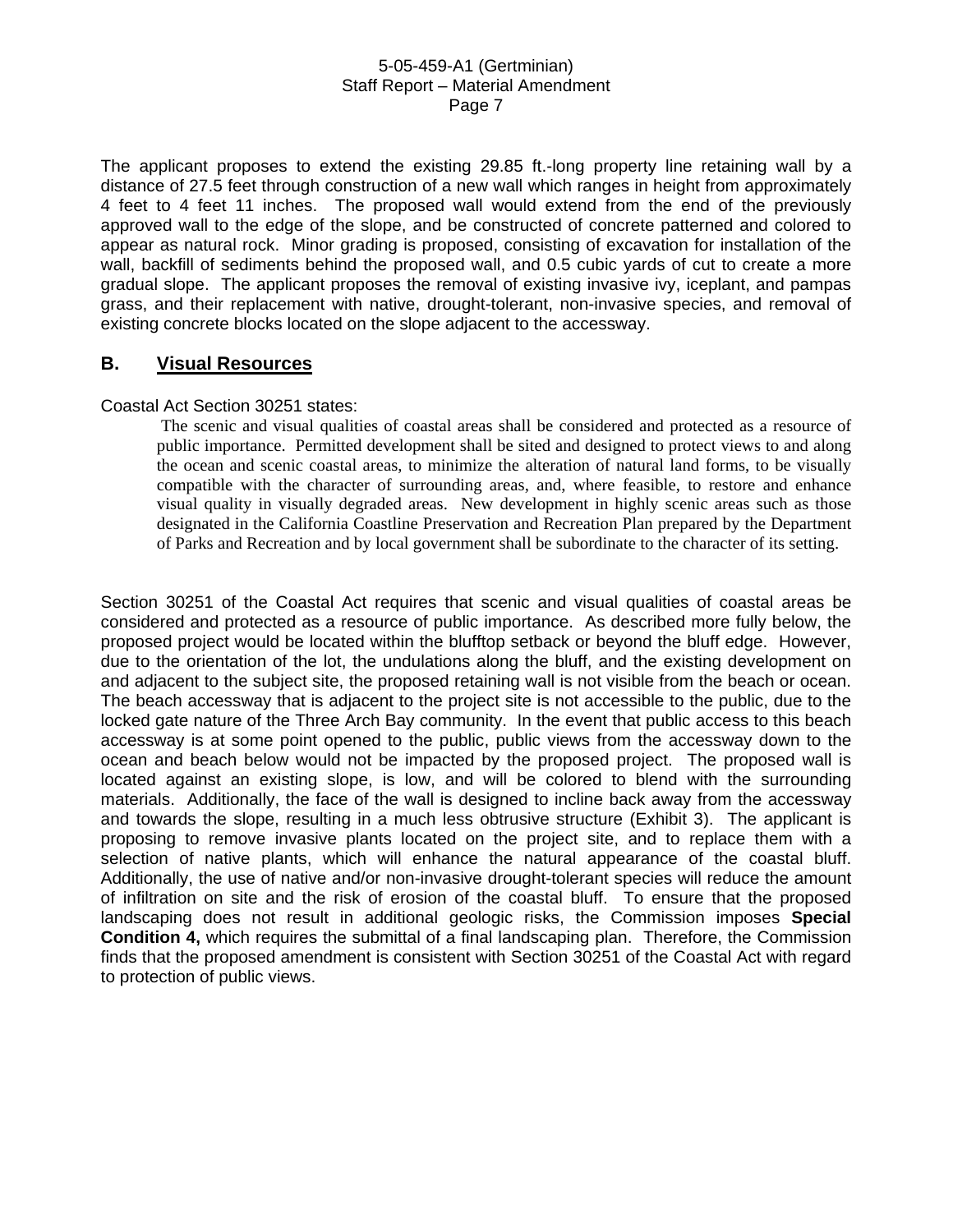### **C. Development Within Blufftop Setback**

Coastal Act Section 30235 states:

Revetments, breakwaters, groins, harbor channels, seawalls, cliff retaining walls, and other such construction that alters natural shoreline processes shall be permitted when required to serve coastaldependent uses or to protect existing structures or public beaches in danger from erosion, and when designed to eliminate or mitigate adverse impacts on local shoreline sand supply. Existing marine structures causing water stagnation contributing to pollution problems and fishkills should be phased out or upgraded where feasible.

### Coastal Act Section 30253 states:

New development shall do all of the following:

(a) Minimize risks to life and property in areas of high geologic, flood, and fire hazard.

(b) Assure stability and structural integrity, and neither create nor contribute significantly to erosion, geologic instability, or destruction of the site or surrounding area or in any way require the construction of protective devices that would substantially alter natural landforms along bluffs and cliffs.

(c) Be consistent with requirements imposed by an air pollution control district or the State Air Resources Board as to each particular development.

The Commission has previously found that the existing retaining wall approved under Coastal Development Permit 5-05-459 is located within the blufftop setback or at the bluff edge; that the wall was not designed to retain any structures and can be characterized as more of a minor accessory structure or landscape feature. The proposed wall is approximately of the same dimensions and structure, and is designed to achieve the same function as the original wall – preventing debris from falling down onto the beach access path. As with the existing wall, the proposed wall is not designed to retain any structures, including the single family residence, and can be characterized as more of a landscape feature. As a minor structure, the proposed wall is not subject to the prohibitions contained in Coastal Act Section 30253 concerning the use of protective devices, and would not warrant protection pursuant to Coastal Act Section 30235 should the wall be threatened in the future by natural processes such as erosion or landslides. To further clarify that the proposed wall is a minor accessory structure and not a protective device, the Commission imposes **Special Condition 6**, which states that future development on the site shall not rely on the proposed wall for structural stability or support. The proposed condition will ensure that future development on the site will not rely on the proposed development, and will therefore not contribute to geologic instability on the subject site, in conformance with Coastal Act Section 30253.

The applicant's geologic and structural consultants have concluded that the proposed project is suitable to address the erosion concerns on site, and that the proposed project is considered geotechnically feasible and safe, so long as their recommendations are integrated into design and construction. Therefore, the Commission imposes **Special Condition 3**, which requires that the project conform to these geotechnical recommendations. In case an unexpected event occurs on the subject property, the Commission imposes **Special Condition 5**, which requires the landowner to assume the risk of geologic hazards of the property. The Commission's staff geologist has reviewed the proposed project and visited the site, and has determined that the proposed project is fully consistent with Section 30253 of the Coastal Act.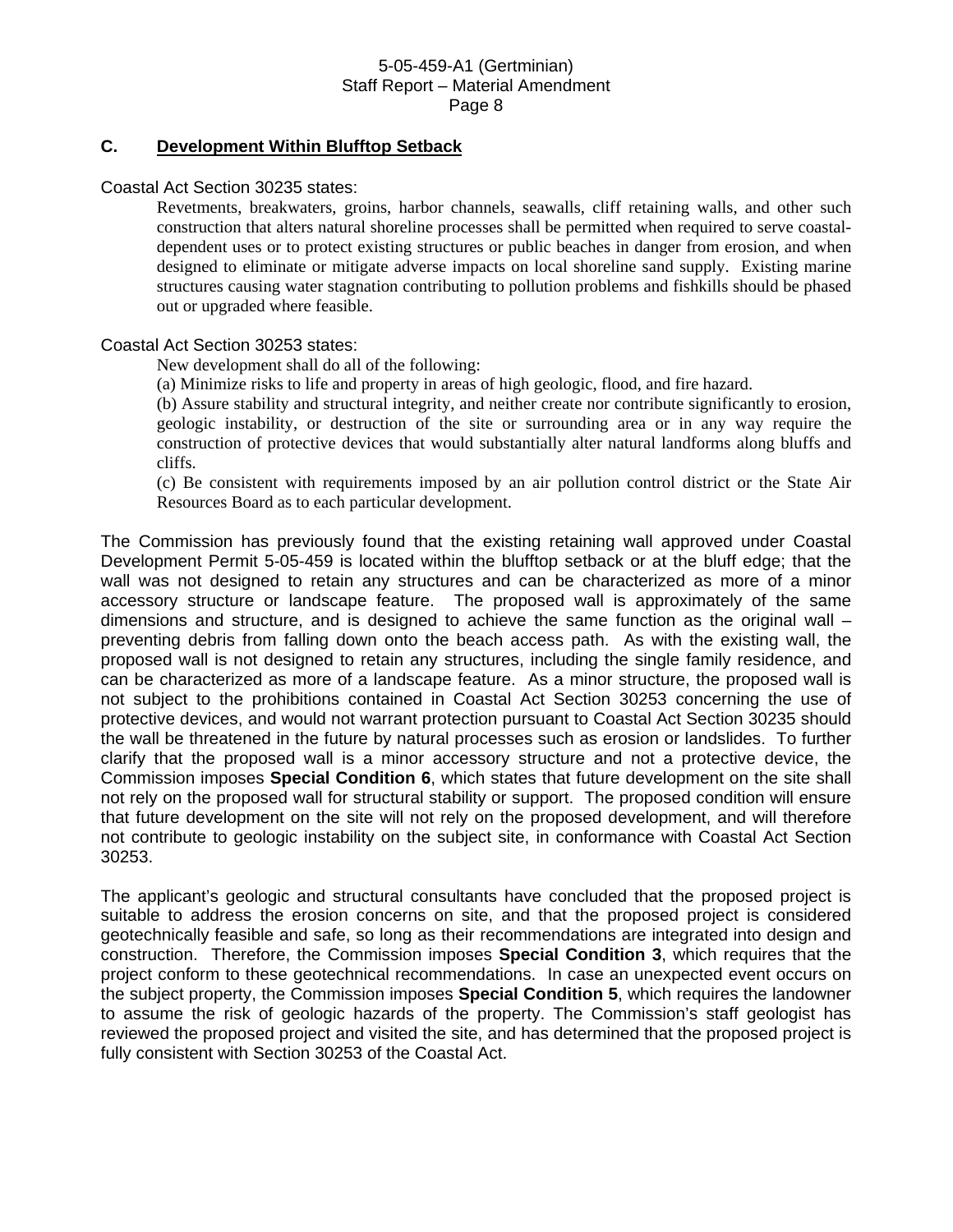As described above, the proposed retaining wall is located within the blufftop setback or beyond the bluff edge. Typically, the Commission has not approved structures within blufftop setbacks due to concerns regarding the potential for visual impacts, and that natural bluff erosion processes would result in the undermining of the structure and the potential for collapse of the structure onto the beach below. However, due to the special circumstances involved, the proposed project can be considered consistent with the Commission's typically applied requirement regarding blufftop setbacks. As specified above, the proposed wall would not be visible from the beach or ocean, and would not result in significant visual impacts to pedestrians descending to the beach below. Furthermore, as described above, the proposed wall would not be considered a protective device, but would instead be considered as a minor accessory structure, or a landscaping feature. The proposed wall is located on the landward side of the bluff, rather than the seaward face, and would not be subject to processes of bluff erosion resulting from wave attack. The proposed wall is not necessary for the stability of existing or future development on the subject site. In the event that natural bluff erosion were to undermine the proposed retaining wall, the proposed development could be removed without resulting in impacts to the existing single family residence on the subject site.

The Commission finds that only as conditioned as described above, can the proposed development be found consistent with Sections 30251 and 30253 of the Coastal Act which require that landform alteration be minimized, scenic coastal views be protected, and geologic stability be assured.

# **D. PUBLIC ACCESS**

Section 30604(c) of the Coastal Act requires that every coastal development permit issued for any development between the nearest public road and the sea include a specific finding that the development is in conformity with the public access and public recreation policies of Chapter 3. The subject site is located within the locked gate community of Three Arch Bay in the City of Laguna Beach (Exhibit #1). Laguna Beach has a certified Local Coastal Program (LCP) except for the four areas of deferred certification: Irvine Cove, Blue Lagoon, Hobo Canyon, and Three Arch Bay. Certification of the Three Arch Bay area was deferred due to access issues arising from the locked gate nature of the community. No public access exists in the immediate vicinity because the site is located within a locked gate community. The nearest public access exists at 1000 Steps County Beach approximately one half mile up-coast of the site. The proposed development will not affect the existing public access conditions. It is the locked gate community, not this development, that impedes public access. Therefore, the proposed development will not have any new adverse impact on public access to the coast or to nearby recreational facilities. Thus, the proposed development conforms with Sections 30210 through 30214, Sections 30220 through 30224, and 30252 of the Coastal Act.

# **E. LOCAL COASTAL PROGRAM**

Coastal Act section 30604(a) states that, prior to certification of a local coastal program ("LCP"), a coastal development permit can only be issued upon a finding that the proposed development is in conformity with Chapter 3 of the Act and that the permitted development will not prejudice the ability of the local government to prepare an LCP that is in conformity with Chapter 3.

The City of Laguna Beach Local Coastal Program was certified with suggested modifications, except for the areas of deferred certification, in July 1992. In February 1993 the Commission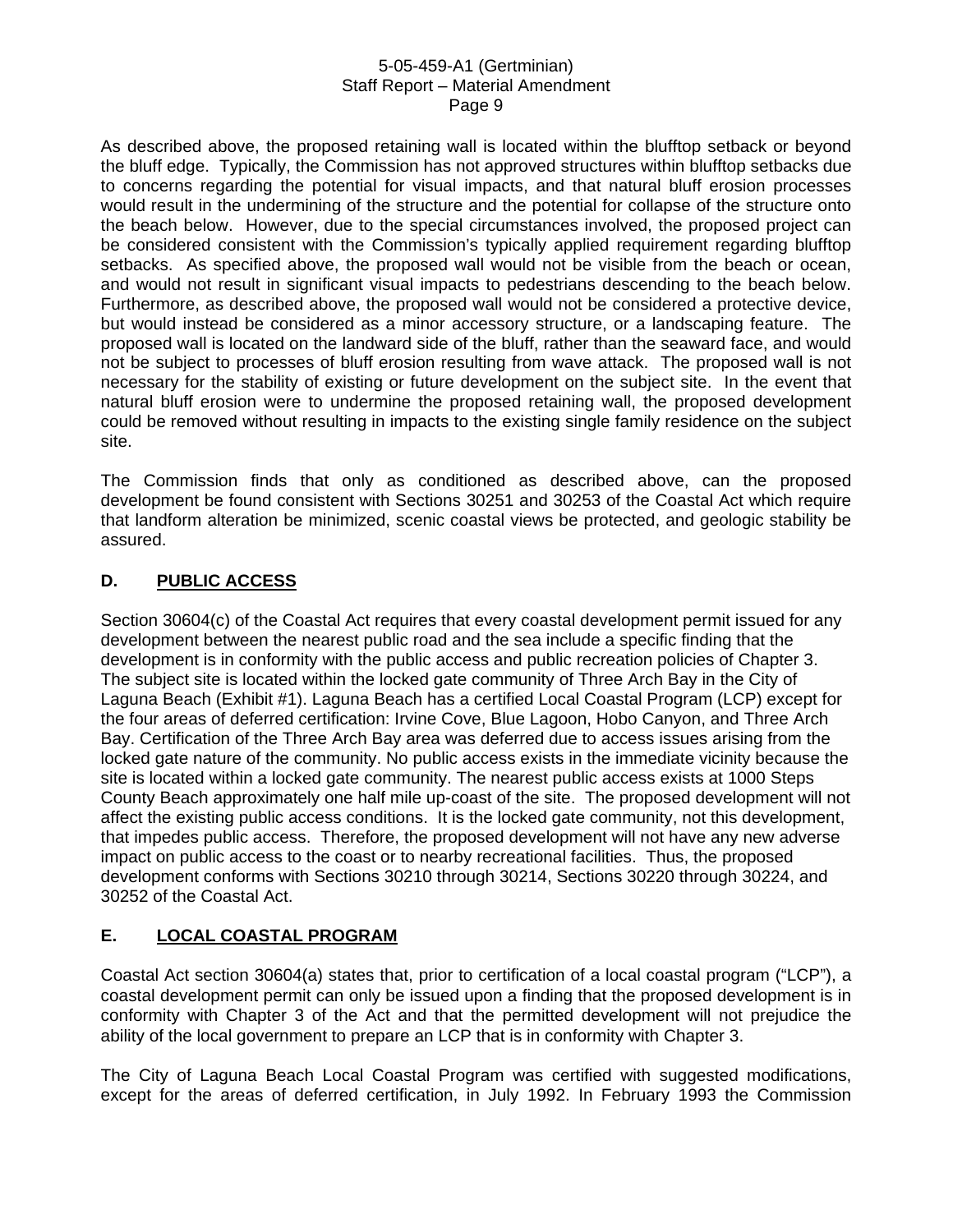concurred with the Executive Director's determination that the suggested modification had been properly accepted and the City assumed permit-issuing authority at that time.

The subject site is located within the Three Arch Bay area of deferred certification. Certification in this area was deferred due to issues of public access arising from the locked gate nature of the community. However, as discussed above, the proposed development will not further impact public access within the existing locked gate community. Therefore the Commission finds that approval of this project, as conditioned, will not prevent the City of Laguna Beach from preparing a total Local Coastal Program for the areas of deferred certification that conforms with and is adequate to carry out the Chapter 3 policies of the Coastal Act.

## **F. DEED RESTRICTION**

To ensure that any prospective future owners of the property are made aware of the applicability of the conditions of this permit, the Commission imposes an additional condition requiring that the property owner record a deed restriction against the property, referencing all of the above Special Conditions of this permit and imposing them as covenants, conditions and restrictions on the use and enjoyment of the Property. Thus, as conditioned, this permit ensures that any prospective future owner will receive actual notice of the restrictions and/or obligations imposed on the use and enjoyment of the land in connection with the authorized development.

# **G. CALIFORNIA ENVIRONMENTAL QUALITY ACT**

Section 13096 of the California Code of Regulations requires Commission approval of a coastal development permit application to be supported by a finding showing the application, as conditioned by any conditions of approval, to be consistent with any applicable requirements of the California Environmental Quality Act (CEQA). Section 21080.5(d)(2)(A) of CEQA prohibits a proposed development from being approved if there are feasible alternatives or feasible mitigation measures available which would substantially lessen any significant adverse effect which the activity may have on the environment.

In this case, the City of Laguna Beach is the lead agency and the Commission is the responsible agency for the purposes of CEQA. The City of Laguna Beach issued a determination that the project was ministerial or categorically exempt on May 5, 2010. As conditioned, there are no feasible alternatives or additional feasible mitigation measures available that would substantially lessen any significant adverse effect that the activity may have on the environment. Therefore, the Commission finds that the proposed project, as conditioned to mitigate the identified impacts, is the least environmentally damaging feasible alternative and can be found consistent with the requirements of the Coastal Act to conform to CEQA.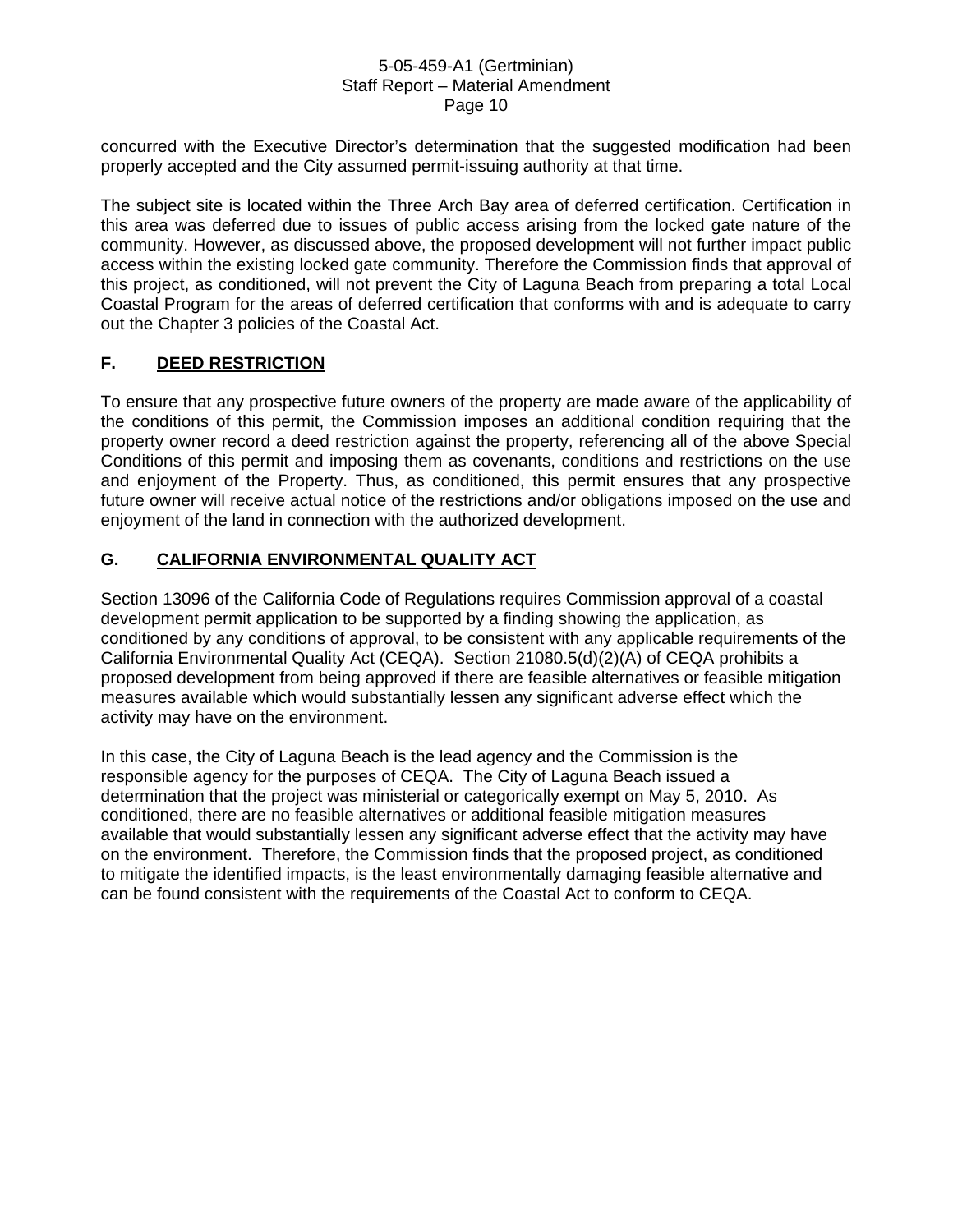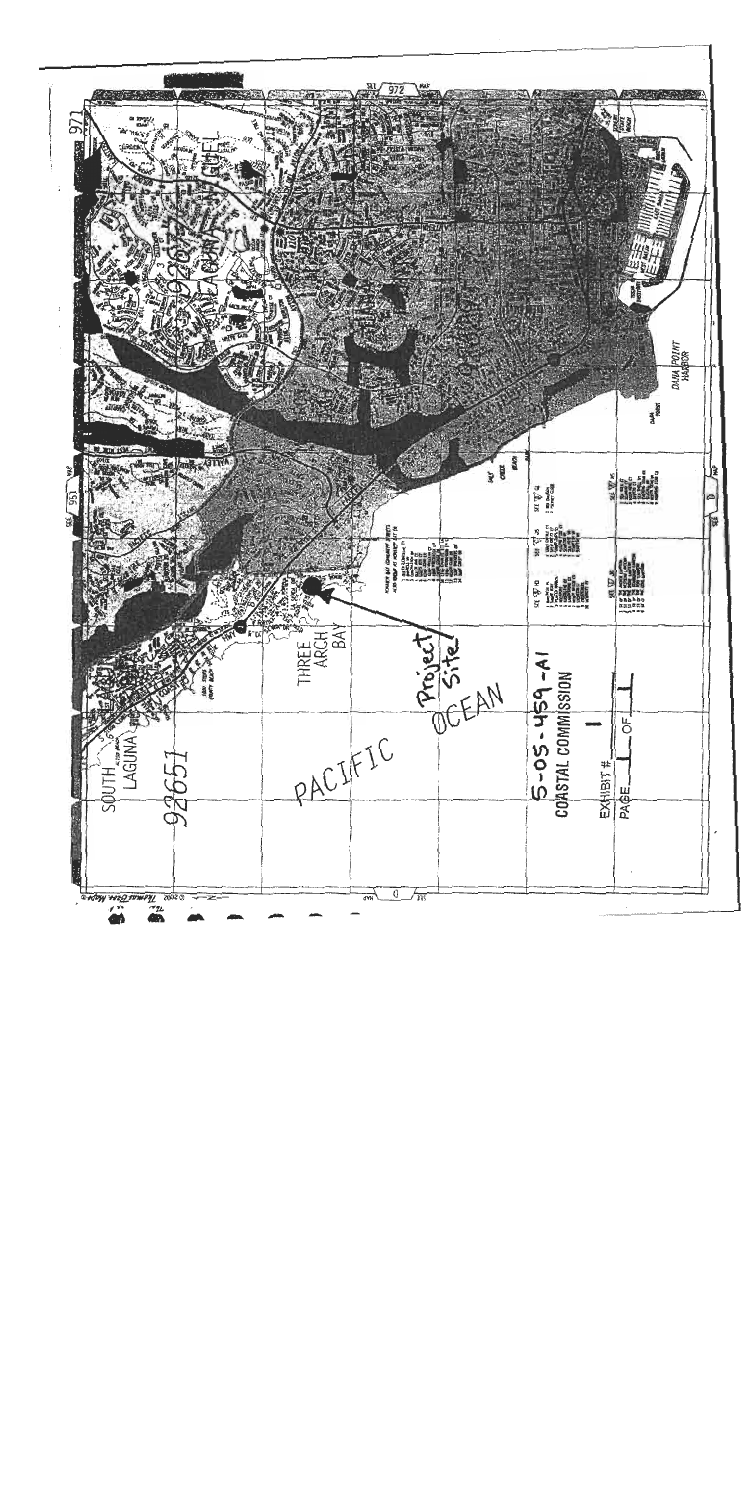#### 5-05-459 (Gertmenian) Staff Report - Consent Calendar Page 10 of 12